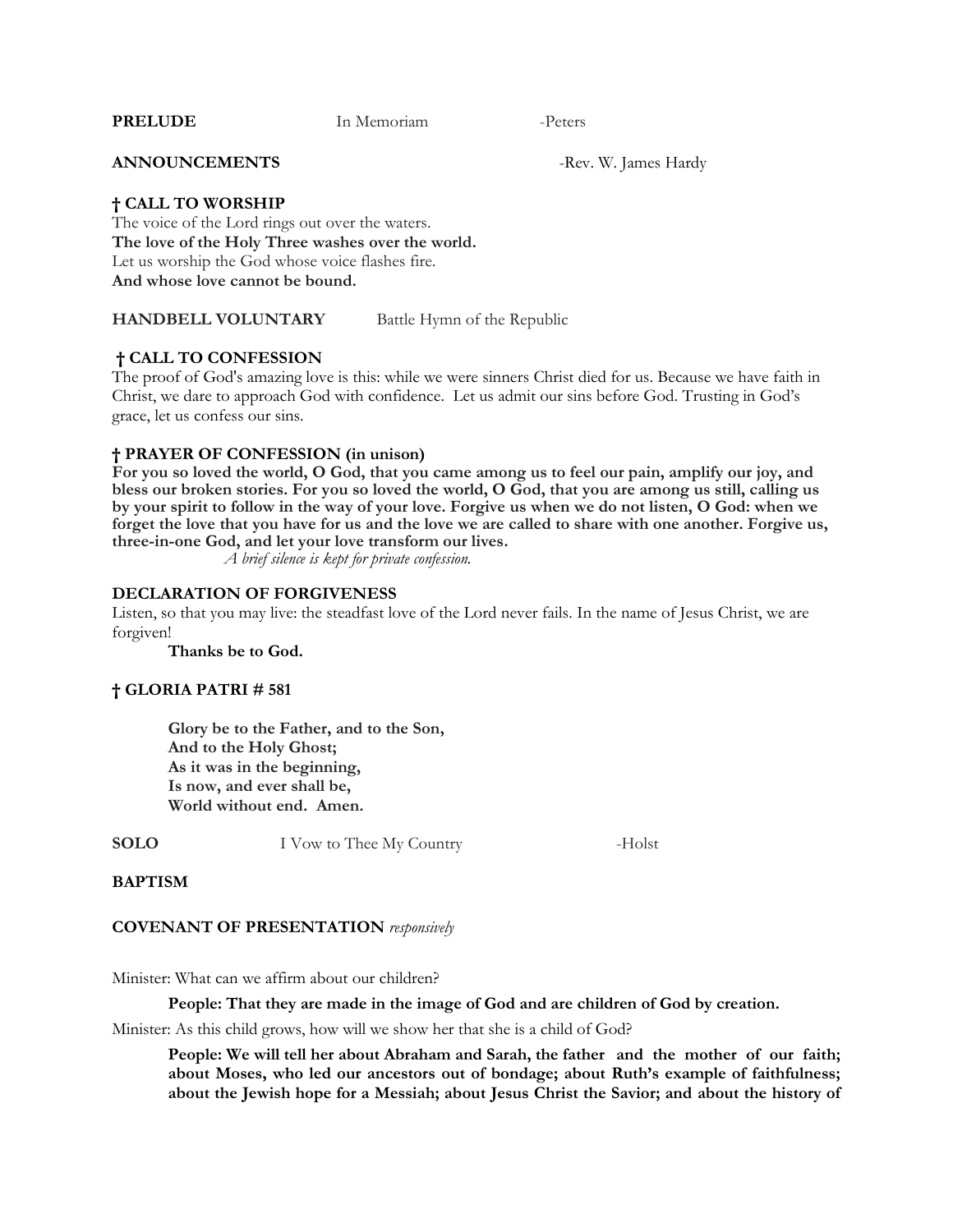#### **the Church as the people of God.**

Minister: What is our hope for this child and all our children?

**People: We look to the day when she will sit with us at the Lord's Table, affirm faith in Jesus Christ, confirm the heritage which we will pass along to her, and come as an adult to her own commitment to God's will and work.**

## **BAPTISMAL VOWS**

Elder: On behalf of the session, I present Kinsley Grace Meier daughter of Amber Lee Dalli Szafranski and Jeffrey William Meier to receive the Sacrament of Baptism.

Minister: Do you desire Kinsley to be baptized?

## **Parents: We Do.**

Minister: Relying on God's grace, do you promise to live the Christian faith, and to teach that faith to your children?

### **Parents: We Do.**

Minister: Do you as members of the church of Jesus Christ, promise to guide and nurture Kinsley by word and deed, with love and prayer encouraging her o know and follow Christ and to be a faithful member of his church?

#### **Congregation: We do.**

Minister: Trusting in the gracious mercy of God, do you turn from the ways of sin and renounce evil and its power in the world?

### **Parents: We do.**

Minister: Do you turn to Jesus Christ and accept him as your Lord and Savior, trusting in his grace and love?

## **Parents: We do.**

Minister: Will you be Christ's faithful disciples obeying his Word and showing his love?

**Parents: We will, with God's help.**

### **THE BAPTISM**

Minister: Kinsley Grace Meier, I baptize you in the name of the Father, and of the Son, and of the Holy Spirit.

**People: Amen.**

# **PRESENTATION OF THE CHILDREN TO THE CONGREGATION**

Elder: Kinsley has been received into the one holy catholic and apostolic church through baptism. God has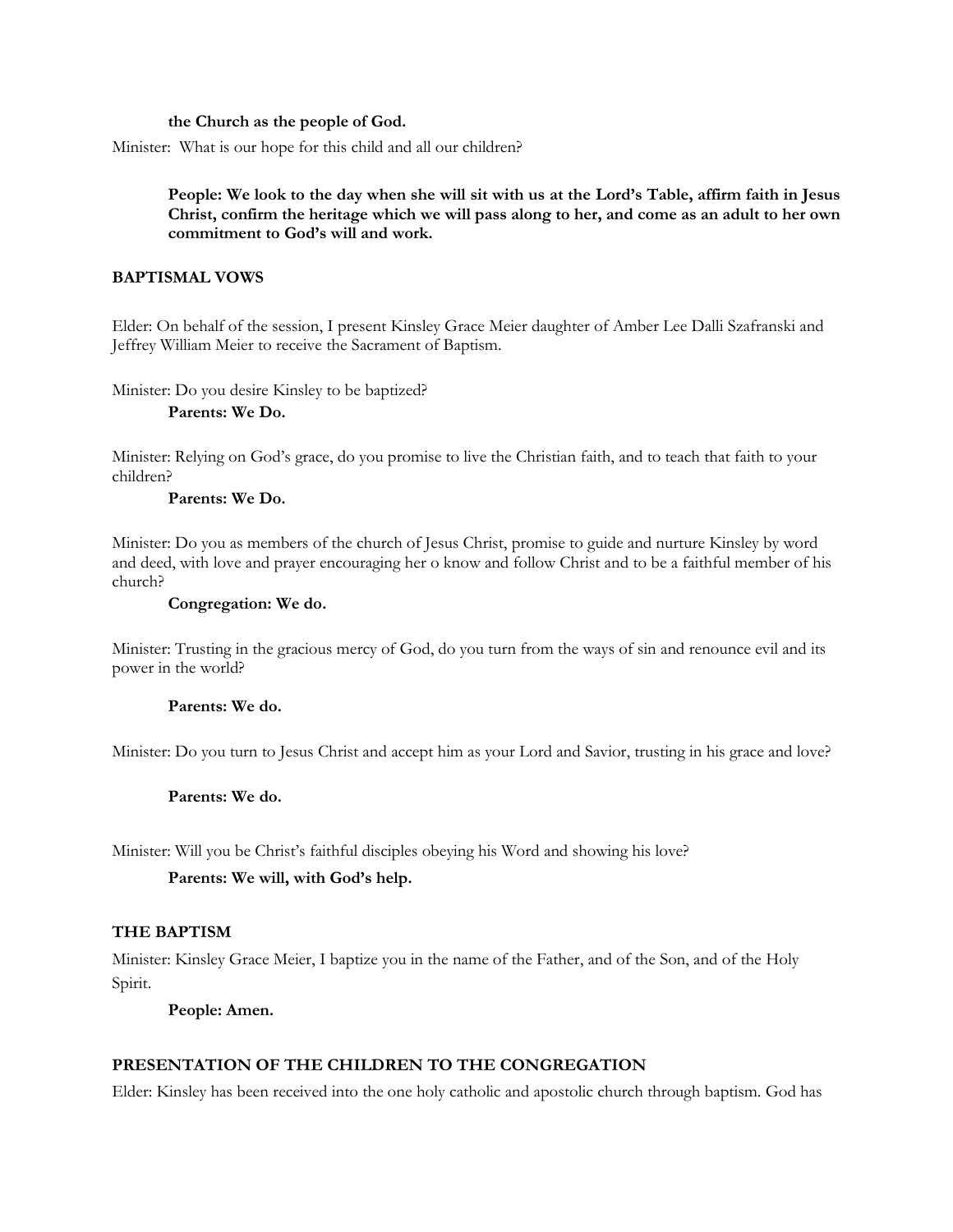made her a member of the household of God, to share with us in the priesthood of Christ. Let us welcome the newly baptized.

# **People: With joy and thanksgiving we welcome you into Christ's church to share with us in his ministry, for we are all one in Christ.**

#### **MEMORIAL DAY PRESSENTATION**

Tennessee (from Netflix "Pearl Harbor") -Zimmer

**NEW TESTAMENT LESSON** John 3:1-17

**SERMON** -Rev. W. James Hardy

**† HYMN** # 340 This is My Song

 **This is my song, O God of all the nations, A song of peace for land afar and mine. This is my home, the country where my heart is; Here are my hopes, my dreams, my holy shrine; But other hearts in other lands are beating With hopes and dreams as true and high as mine.**

 **This is my prayer, O Lord of all earth's kingdoms: Thy kingdom come on earth thy will be done. Let Christ be lifted up till all shall serve him, And hearts united learn to live as one. So hear my prayer, O God of all the nations: Myself I give thee; let they will be done.**

#### **PASTORAL PRAYER AND LORD'S PRAYER**

**† HYMN** # 337 My Country 'tis of Thee/# 338 O Beautiful for Spacious Skies

 **My country 'til of thee, sweet land of liberty, of thee I sing: Land where my fathers died, land of the pilgrims' pride, From every mountainside let freedom ring.**

 **Our father's God, to thee, author of liberty, to thee we sing. Long may our land be bright with freedom's holy light; Protect us by thy might, great God, our King.**

 **O beautiful for spacious skies, for amber waves of grain, For purple mountain majesties above the fruited plain! America! America! God shed his grace on thee, And crown thy good with brotherhood from sea to shining sea!**

 **O beautiful for patriot dream that sees beyond the years Thine alabaster cities gleam, undimmed by human tears! America! America! My God thy gold refine**